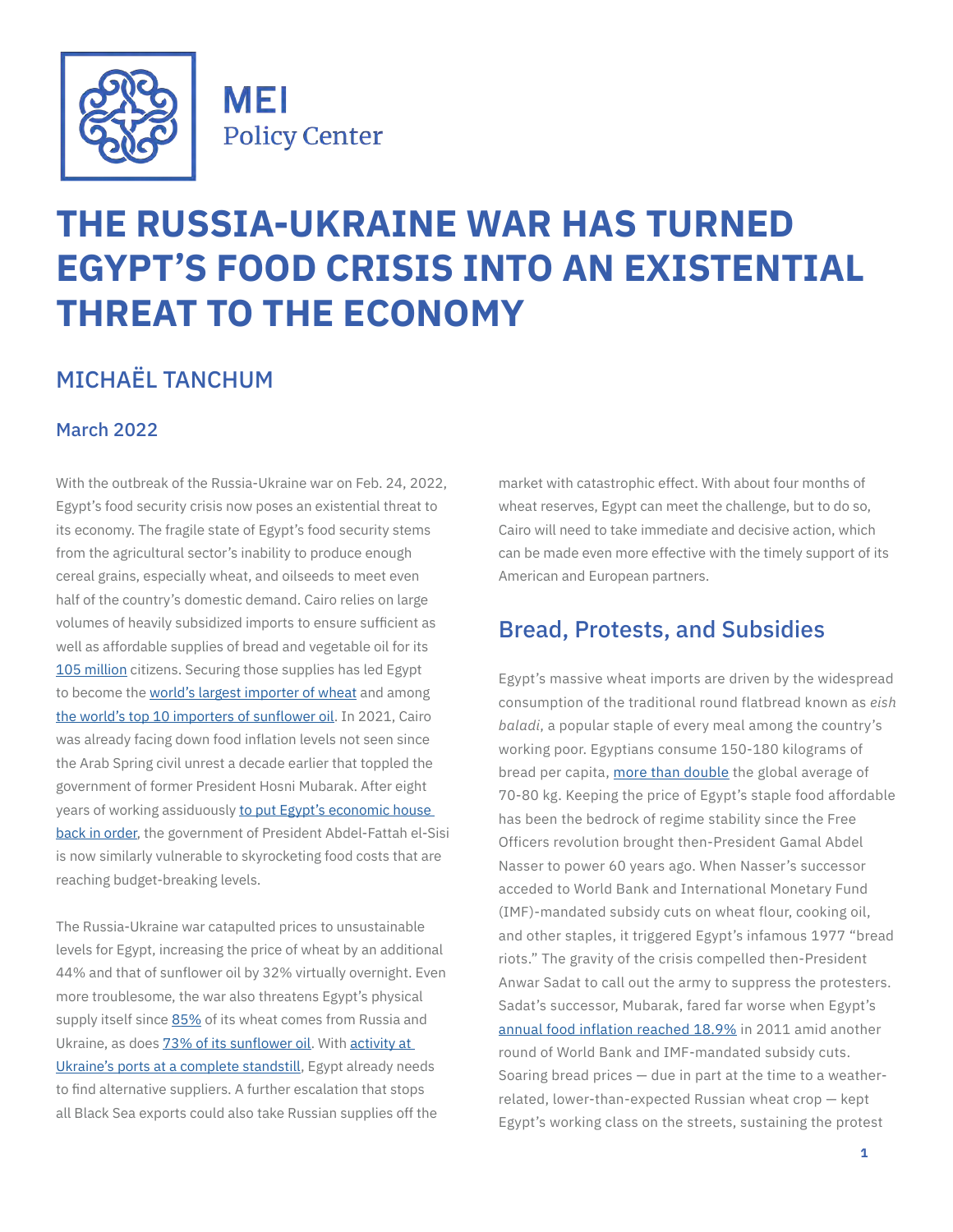movement for justice and dignity that toppled Mubarak and ended his 30-year rule.

Now Egypt again faces a severe wheat shortfall amid soaring prices. According to *[estimate](https://apps.fas.usda.gov/newgainapi/api/Report/DownloadReportByFileName?fileName=Grain+and+Feed+Annual_Cairo_Egypt_03-15-2021.pdf)s from* the United States Department of Agriculture (USDA), Egypt's wheat production in marketing year (MY) 2021/22 will reach 9.0 million metric tons (MMT) while its consumption will total 21.3 MMT, leaving a 12.3 MMT shortfall to be made up with imports. Even prior to Russia's invasion of Ukraine, the prices for those imports were at record levels. As detailed in a previous Middle East Institute [publication](https://www.mei.edu/publications/fragile-state-food-security-maghreb-implication-2021-cereal-grains-crisis-tunisia), the global average price for cereal grains increased 27.3% in September 2021 compared to September of the previous year and since then it has continued to climb at an even faster rate. The price of soft wheat used in bread manufacture stood at [\\$271 per ton](https://www.medias24.com/2021/10/29/surchauffe-previsible-de-la-charge-de-compensation-des-produits-alimentaires/) at the end of the third quarter of 2021, a 22% year-on-year increase. The price in the fourth quarter of 2021 shot up further as global inventories fell after producers in the U.S., Canada, Russia, Ukraine, and the rest of the Black Sea region experienced crop damage due to droughts, frost, and heavy rain. As of March 3, 2022, just seven days into Russia's Ukraine invasion, the end of day settlement price for the March 2022 soft wheat contract on the Chicago Board of Trade stood at nearly [\\$389 per ton](https://www.indexmundi.com/commodities/?commodity=soft-red-winter-wheat&months=60).

With Russia being the world's largest wheat exporter and Ukraine [the fifth largest](https://www.worldstopexports.com/wheat-exports-country/), accounting for a [combined total of 30%](https://farmdocdaily.illinois.edu/2022/02/revisiting-ukraine-russia-and-agricultural-commodity-markets.html#:~:text=Russia and Ukraine account for,producers and exporters of wheat.) of global wheat exports, prices are likely to remain elevated for the duration of the war. And the cost for Egypt goes beyond just the import price. Egypt allocates five loaves of subsidized bread per day to each recipient participating in its rationing system. The [subsidized selling price of eish baladi](https://apps.fas.usda.gov/newgainapi/api/Report/DownloadReportByFileName?fileName=Grain+and+Feed+Annual_Cairo_Egypt_03-15-2021.pdf) is EGP 0.05 per loaf (approximately 0.3 U.S. cents at the March 1, 2022 exchange rate), representing less than one-tenth the actual cost. The government's compensation to Egypt's bakeries [costs it EGP](https://apps.fas.usda.gov/newgainapi/api/Report/DownloadReportByFileName?fileName=Grain+and+Feed+Annual_Cairo_Egypt_03-15-2021.pdf)  [0.60 \(3.8 cents\)](https://apps.fas.usda.gov/newgainapi/api/Report/DownloadReportByFileName?fileName=Grain+and+Feed+Annual_Cairo_Egypt_03-15-2021.pdf) per eish baladi loaf. With more than 88% of Egypt's population registered for the bread rationing system, Cairo allocated [\\$3.3 billion for bread subsidies](https://www.middleeasteye.net/news/egypt-millions-vulnerable-rise-global-wheat-prices-climate-change) in its 2021/22 budget, a 10% increase over the previous year. Egypt's new wheat purchases and subsidies will now become an even greater fiscal burden for the treasury to bear.

### Egypt's Other Oil Crisis

In addition to bread, the Russia-Ukraine war has begun to disrupt Egypt's supply of sunflower seed oil, the country's main vegetable oil along with soybean oil. The government [imports](https://www.reuters.com/article/egypt-vegoils-idUSL5N2NH03J)  [95% of its vegetable oil](https://www.reuters.com/article/egypt-vegoils-idUSL5N2NH03J) and offers Egyptian consumers a highly subsidized blend of sunflower oil and soybean oil. The USDA

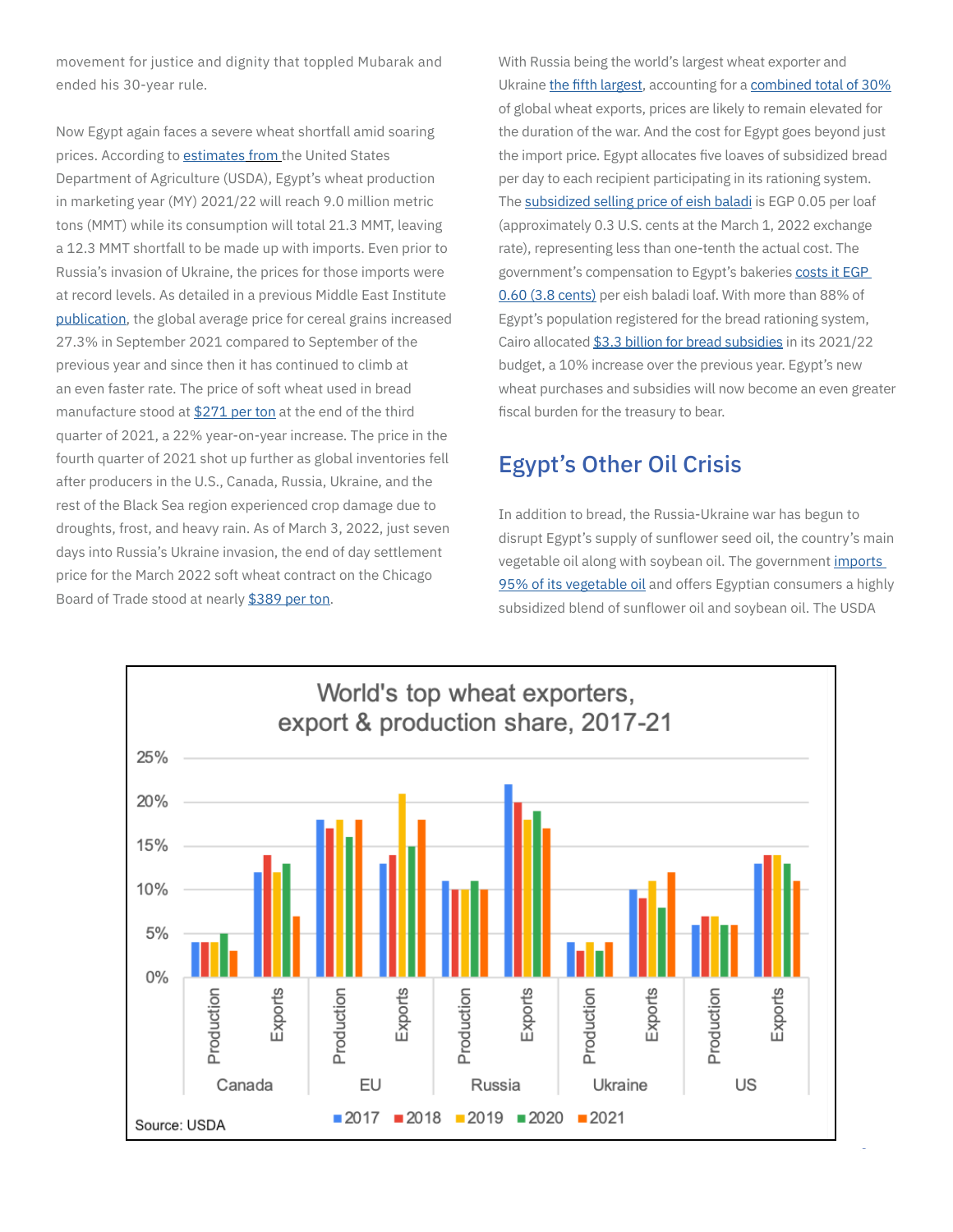

Photo above: Women buy bread from the window of a bakery in Cairo. Photo by Shawn Baldwin/Bloomberg via Getty Images.

[forecasts](https://apps.fas.usda.gov/newgainapi/api/Report/DownloadReportByFileName?fileName=Oilseeds and Products Annual_Cairo_Egypt_04-01-2021.pdf) Egypt's MY 2021/22 sunflower oil consumption to reach 355,000 metric tons (MT), with 350,000 MT or 98.6% being supplied by imports. Ukraine and Russia are the world's leading exporters, [collectively accounting for over three](https://www.statista.com/statistics/620317/sunflowerseed-oil-export-volume-worldwide-by-country/#:~:text=In 2020%2F21%2C Ukraine was,about 5.27 million metric tons.)[fourths of the global export supply of sunflower oil.](https://www.statista.com/statistics/620317/sunflowerseed-oil-export-volume-worldwide-by-country/#:~:text=In 2020%2F21%2C Ukraine was,about 5.27 million metric tons.) In 2020, Egypt [imported](https://www.al-monitor.com/originals/2022/02/iran-iraq-egypt-rely-ukraine-sunflower-oil) 54.4% of its sunflower oil supply from Ukraine and 18.83% from Russia. On Feb. 28, Ukrainian sunflower oil was [assessed](https://www.spglobal.com/commodity-insights/en/market-insights/videos/market-movers-asia/022822-russia-swift-sanctions-ukraine-oil-lng-india-south-korea-nickel-aluminum-steel-australia-wheat-sunflower-oil-shipping) at \$1,950.50 per MT, up \$470.50 from the prewar price of \$1,480 per MT on Feb. 23. That price was for those who were actually able to acquire a consignment for physical delivery. The commodities price reporting firm Platts has [paused](https://www.spglobal.com/commodity-insights/en/market-insights/videos/market-movers-asia/022822-russia-swift-sanctions-ukraine-oil-lng-india-south-korea-nickel-aluminum-steel-australia-wheat-sunflower-oil-shipping) Black Sea sunflower oil assessments since Feb. 24.

With Ukraine and Russia being the dominant exporters, Egypt cannot easily find replacement suppliers. It also cannot easily increase the volume of soybean oil either, as producers Argentina, Brazil, and Paraguay will [experience a 9.5 million ton](https://www.usda.gov/oce/commodity/wasde/wasde0122.pdf)  [soybean production shortfall](https://www.usda.gov/oce/commodity/wasde/wasde0122.pdf) due to insufficient rainfall in South America's growing regions. The global market for vegetable oils had already witnessed a perfect storm of rising prices across oils during 2021. As of June 1, 2021, Egypt [raised the](https://www.reuters.com/article/egypt-vegoils-idUSL5N2NH03J)  [price](https://www.reuters.com/article/egypt-vegoils-idUSL5N2NH03J) of subsidized unblended vegetable oils by 23.5% while

the standard issue one-liter bottle of blended soybean and sunflower oil was replaced by an 800-ml bottle at the same price, equivalent to a 20% reduction.

While the subsidy reduction was helpful in combatting the 2021 wave of global food oil inflation, the early 2022 Russia-Ukraine war has turned that wave into a price spike tsunami as countries scramble to find alternatives to sunflower oil. In January 2022, Indonesia, which produces [58%](https://www.forbes.com/sites/niallmccarthy/2020/10/02/which-countries-produce-the-most-palm-oil-infographic/?sh=2e27b0841e42) of the global supply of palm oil, [placed strong limits on exports](https://www.spglobal.com/commodity-insights/en/market-insights/latest-news/agriculture/020922-indonesia-expands-domestic-market-obligations-to-cover-all-palm-oil-exports) to bring down its own surging domestic cooking oil prices due to the increases in 2021. Malaysia, the next largest palm oil producer with [26%](https://www.forbes.com/sites/niallmccarthy/2020/10/02/which-countries-produce-the-most-palm-oil-infographic/?sh=2e27b0841e42) of global output, experienced [lower palm](https://www.usda.gov/oce/commodity/wasde/wasde0122.pdf)  [oil production](https://www.usda.gov/oce/commodity/wasde/wasde0122.pdf) and will not be able to cope with heightened demand from nations seeking to find a substitute for sunflower oil, leaving Egypt still facing a vegetable oil crisis.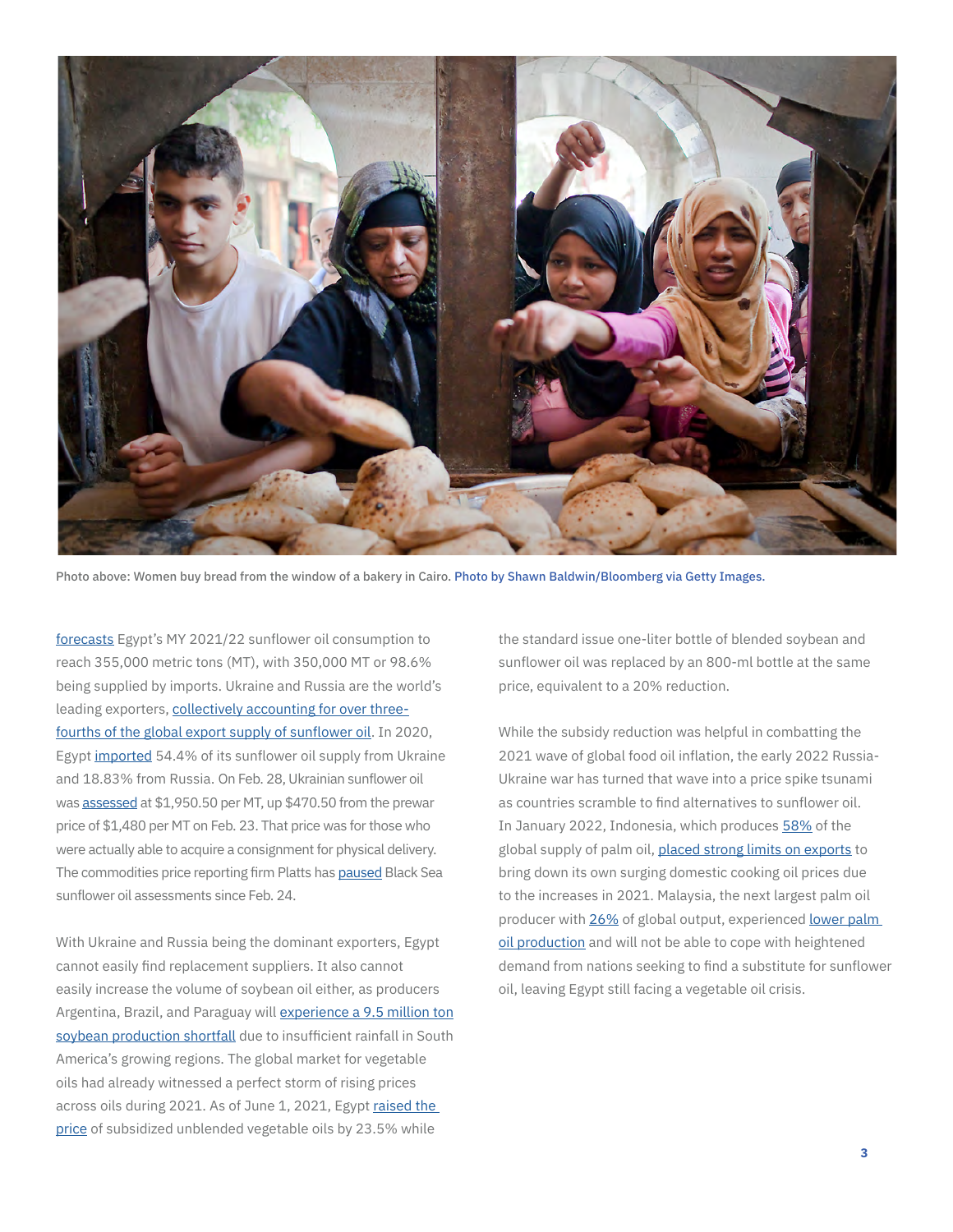

Photo above: A wheat field situated near the village of Yubileiny, 2.5 km west of Lugansk, Ukraine, on July 13, 2021. Photo by Alexander Reka\TASS via Getty Images.

## Global Food Supply Crunch – The China Syndrome

The global supply crunch for cereal grains, oilseeds, and vegetable oils has been hugely exacerbated by China's [hoarding of over half the world's grain stores,](https://asia.nikkei.com/Spotlight/Datawatch/China-hoards-over-half-the-world-s-grain-pushing-up-global-prices) including 51% of global wheat reserves. The country's rapid industrialization and urbanization has reduced the amount of arable and contaminated key water supplies, making China's food security vulnerable to climate change-driven extreme weather events. Heavy autumn 2021 floods have put its summer grain crops at risk, including about one-third of China's wheat production. Beijing's predicament was heightened by its urgent need for wheat imports to serve as livestock feed to rapidly replenish [its local pig population](https://www.mei.edu/publications/fragile-state-food-security-maghreb-implication-2021-cereal-grains-crisis-tunisia) and thereby ensure its supply of animal protein, following an African swine fever epidemic that wiped out half the nation's pigs. China similarly controls about [38%](https://asia.nikkei.com/Spotlight/Datawatch/China-hoards-over-half-the-world-s-grain-pushing-up-global-prices) of the world's global soybean stores. Surging soybean prices have also hampered Chinese pig farmers' ability to feed their

herds. Two days prior to Russia's invasion of Ukraine, China's National Food and Strategic Reserves Administration [announced](https://www.spglobal.com/commodity-insights/en/market-insights/videos/market-movers-europe/022822-ukraine-russia-oil-sanctions-opec-energy-gas-prices-tanker-freight-black-sea-baltic) that it would release soybeans and some edible oil from state reserves. Likewise, with the Chinese Communist Party's Central Committee and China's State Council (the country's executive branch cabinet) concerned about the "[large-scale re](https://www.scmp.com/economy/china-economy/article/3168111/chinas-grain-security-faces-unprecedented-difficulties?module=perpetual_scroll_1&pgtype=article&campaign=3168111)[emergence of poverty,](https://www.scmp.com/economy/china-economy/article/3168111/chinas-grain-security-faces-unprecedented-difficulties?module=perpetual_scroll_1&pgtype=article&campaign=3168111)" Beijing [imported](https://www.scmp.com/economy/china-economy/article/3168111/chinas-grain-security-faces-unprecedented-difficulties?module=perpetual_scroll_1&pgtype=article&campaign=3168111) a record 164.5 MMT of grains in 2021, representing an 18.1% increase compared to 2020 — helping to drive the spike in global grain prices prior to Russia's invasion of Ukraine. While Egypt and other Middle East and North Africa (MENA) region countries could suffer from supply disruptions due to a halt in Black Sea traffic, China can continue to receive Russian grain exports overland via the rail links between the two countries.

### A Helicopter Rescue for Ramadan?

So how bad off is Egypt? While the threat to Egypt's economy is of a severe nature, the country is on a much firmer financial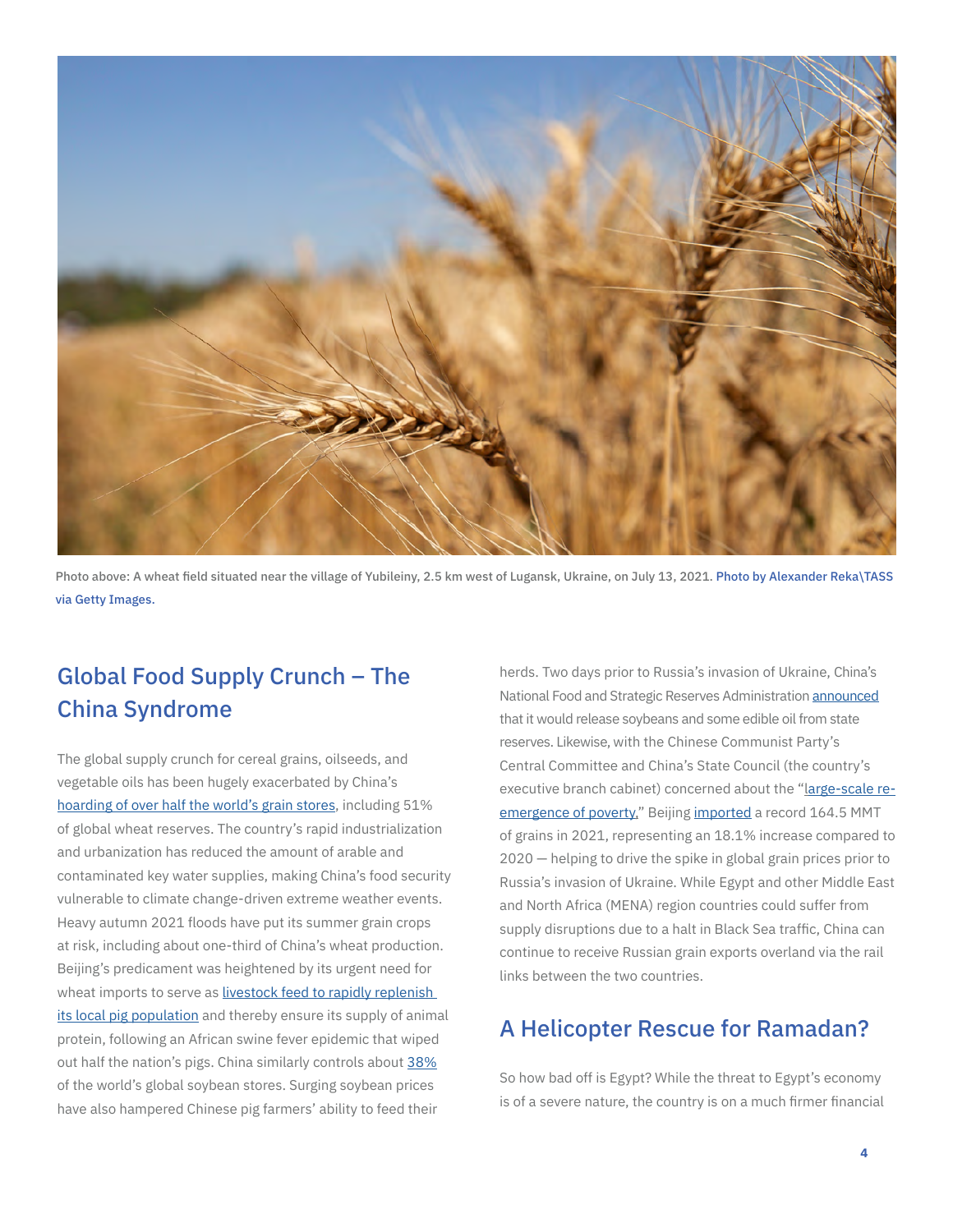footing than it was in 2011 before Mubarak's ouster. The 2015 discovery of Egypt's Zohr offshore natural gas field, the largest in the eastern Mediterranean, combined with the 2016 macroeconomic reforms, conducted in cooperation with the IMF, turned the Egyptian economy around. By 2018 the country's foreign reserves reached almost [\\$40 billion,](https://www.chathamhouse.org/sites/default/files/CHHJ8102-Egypt-and-Gulf-RP-WEB_0.pdf) equivalent to six months of imports of goods and services. By 2019, Egypt was a [net energy exporter.](https://www.ispionline.it/en/pubblicazione/egypts-prospects-energy-export-hub-across-three-continents-27408) With the additional [June 2020 staff-level agreement](https://www.reuters.com/world/middle-east/egypt-economic-growth-83-q2-expected-exceed-6-full-fiscal-year-pm-2022-02-16/) between Egypt and the IMF on a \$5.2 billion stand-by arrangement to offset COVID-19's adverse economic impact, Egypt experienced [GDP growth of](https://data.worldbank.org/indicator/NY.GDP.MKTP.KD.ZG?locations=EG)  [3.6%](https://data.worldbank.org/indicator/NY.GDP.MKTP.KD.ZG?locations=EG) in 2020 in contrast to the economic contractions that swept [almost all the countries](https://data.imf.org/?sk=4cc54c86-f659-4b16-abf5-fab77d52d2e6) in the MENA region. In the first half of the fiscal year 2021-22, Egypt's economy [grew](https://www.reuters.com/world/middle-east/egypt-economic-growth-83-q2-expected-exceed-6-full-fiscal-year-pm-2022-02-16/) by 9% and growth is expected to exceed 6% for the whole fiscal year ending on June 30, 2022.

With greater economic resources at its disposal, the government's General Authority for Supply Commodities (GASC) has engaged in pro-active efforts to mitigate Egypt's food import conundrum even prior to the outbreak of the Russia-Ukraine war. Taking advantage of a late November 2021 dip in the price of wheat due to market concerns about the then-new Omicron COVID-19 variant causing a demand

drop, GASC [purchased 600,000 MT](https://enterprise.press/stories/2021/12/01/egypt-may-have-just-made-its-biggest-ever-wheat-purchase-59520/#:~:text=Egypt buys the wheat dip,fell%2C according to the website.) of Russian, Ukrainian, and Romanian wheat, obtaining heavy discounts from traders. At the outbreak the Russia-Ukraine war, Egypt had [strategic](https://www.zawya.com/mena/en/story/Egypts_strategic_wheat_reserves_at_42_months_says_minister-TR20220215nC6N2UB00WX4/)  [wheat reserves](https://www.zawya.com/mena/en/story/Egypts_strategic_wheat_reserves_at_42_months_says_minister-TR20220215nC6N2UB00WX4/) sufficient for 4.2 months. In March 2021. Egypt's [strategic supplies of vegetable oils](https://www.reuters.com/article/egypt-vegoils-idUSL5N2NH03J) were sufficient to last five months.

In August 2021, President Sisi [acknowledged](https://www.nasdaq.com/articles/egypts-sisi-says-time-to-raise-price-of-subsidised-bread-2021-08-03) the pressing need to move forward with bread subsidy reform and the delicate political nature of the task. Ministerial-level [attention](https://english.aawsat.com/home/article/3457061/egypt-eyes-bread-subsidy-overhaul-global-inflation-bites) to the topic intensified during January and early February 2022 ahead of the annual March budget planning period before being upended by further price and supply shocks following Russia's invasion of Ukraine. However, with Ramadan beginning in Egypt on April 2, 2022, entailing a month of festive family *Iftar* meals to break the daily fasts, policymakers in Cairo need to find quick-fix solutions to ensure affordable wheat and cooking oil supplies. In the longer term, it would be most efficient for Cairo to replace all or part of its bread subsidy with direct, cash transfer payments — what economists have nicknamed "helicopter money" — to Egypt's working poor and other less fortunate segments of society. Yet with inflation rising, the government is unlikely to increase inflationary pressures by enlarging the country's money supply. The more likely short-